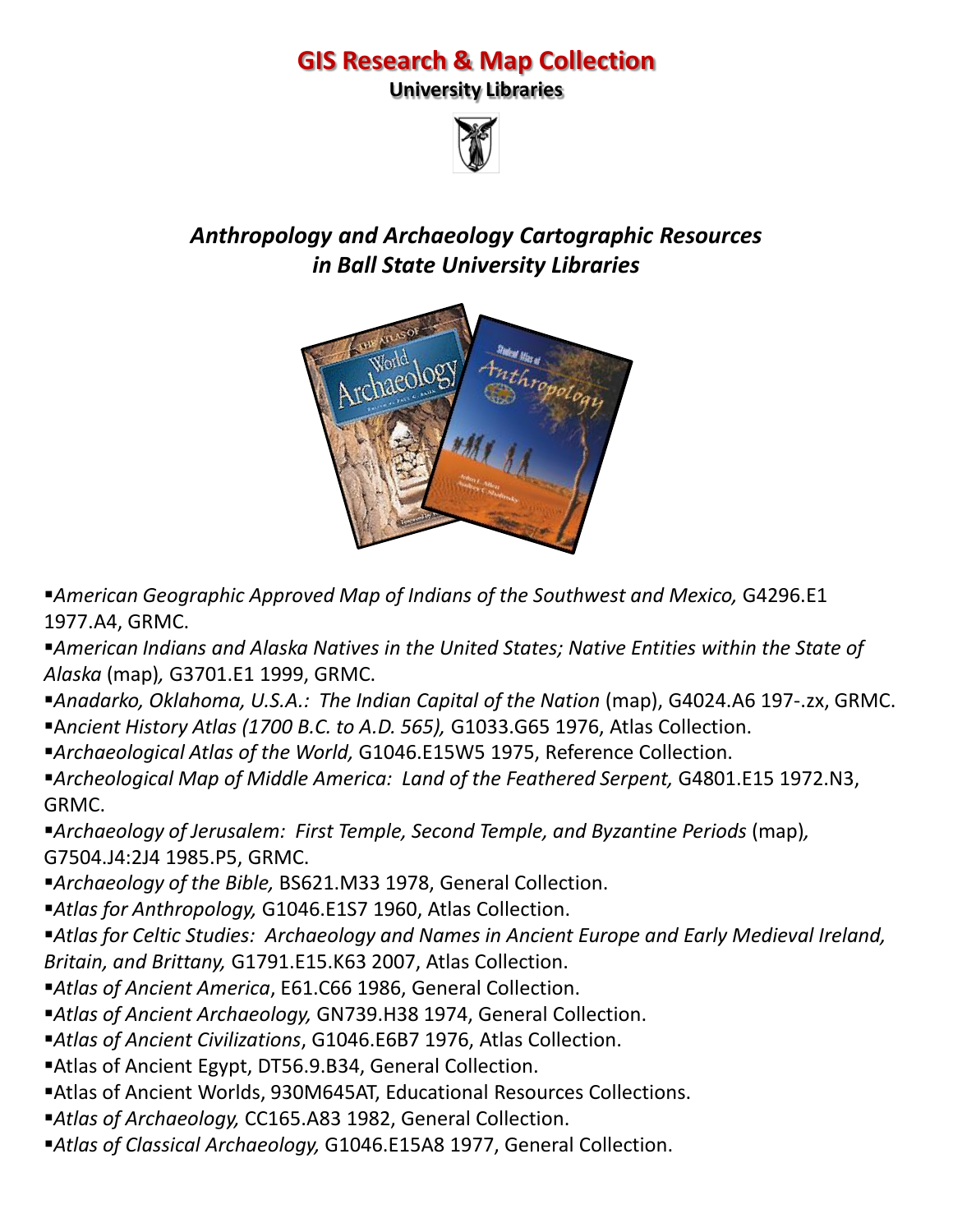**Atlas of the Languages and Ethnic Communities of South Asia, PK1541.A1 1997, General** Collection.

*Atlas of Lost Cities: Legendary Cities Rediscovered,* CC176.R67 2007, Atlas Collection.

*Atlas of Mysterious Places: The World's Unexplained Sacred Sites, Symbolic Landscapes, Ancient Cities, and Lost Lands,* CC175.A85 1987, General Collection.

*Atlas of the Mysterious in North America,* G1106.E627G8 1995, Reference Collection.

*Atlas of Threatened Cultures,* 912 A88121, Educational Resources Collections.

*Atlas of Western Art History: Artists, Sites, and Movements from Ancient Greece to the Modern Age*, G1046.E64S7 1994, Atlas and Reference Collection.

*Atlas of World Archaeology*, CC165.A85 2000, Atlas Collection.

**Atlas of World Cultures: A Geographical Guide to Ethnographic Literature, G1046.E1P7 1989,** Atlas Collection.

*British Columbia: Native Indians, Distribution of Ethnic Groups* (map)*,* G3511.E1 1956.zx sheets 1 and 2, GRMC.

*Cahokia Atlas: A Historical Atlas of Cahokia Archaeology*, E78.I3F69 1997, General Collection. *Canada's Yukon and South Central Alaska Cruise Tour Guide: History, Native Culture, Color Maps of Cruise Routes and Roads, Yakutat to Kenai, Denali, Prince William Sound, Arctic* (map)*,*  G4371.E635 1998.C36, GRMC.

*Chaco Culture National Historical Park, New Mexico* (map), G3701.G52C52 1987.U5, GRMC. *Cultural Atlas of Africa*, G2446.E1C8 1998, Atlas and Reference Collection.

Cultural Atlas of Australia, New Zealand, and the South Pacific, G2741.E6.N55 1996, Atlas Collection.

*Cultural Atlas of India: India, Pakistan, Nepal, Bhutan, Bangladesh, and Sri Lanka*, DS421.J6 1996, Atlas Collection.

*Cultural Atlas of Mesopotamia*, DS69.5R63 1990, General Collection, Oversize, Periodical/Reserves Counter.

*Empires of the Word: A Language History of the World*, P107.O88 2005, General Collection. *Ethnographic Atlas of Ifugao: A Study of Environment, Culture, and Society in Northern Luzon*, G2393.I35E6C6 1980, Atlas Collection.

*European History Atlas: Ancient, Medieval, and Modern European and World History*, G1796.S1B7 1954, Atlas Collection.

*Ethno-linguistic Distribution of South American Indians* (map)*,* G5201.E3 1967.L6, GRMC.

*Fort Apache Indian Reservation, Arizona* (map)*,* G4332.F64 1938.C62, GRMC.

*Geologic Map of the San Carlos Indian Reservation, Arizona,* I19.91:I-2780, GRMC.

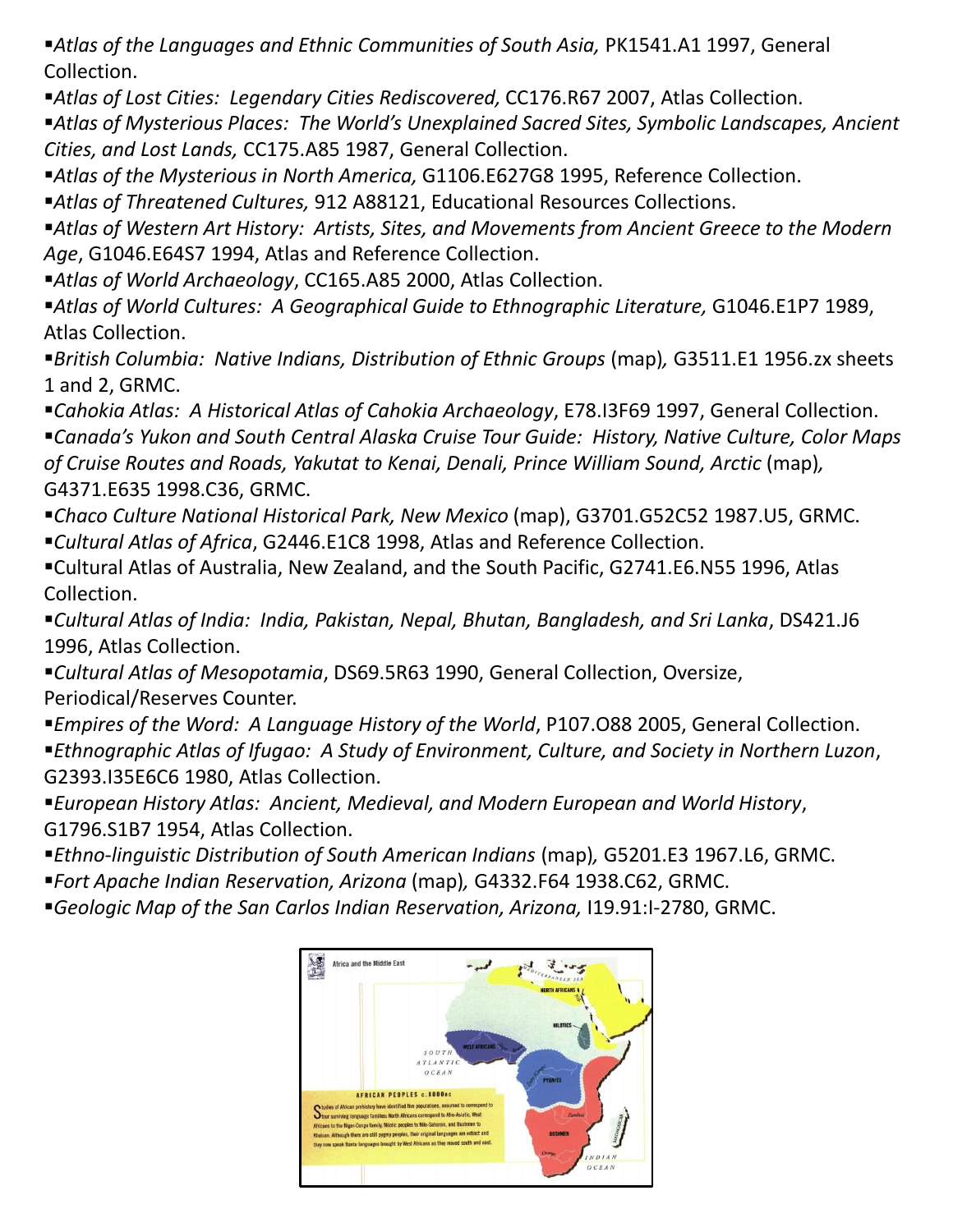*Great Peoples of the Past: Ancient Mesoamerica* (map)*,* G4801.S1 1997.N3, GRMC.

*Great Peoples of the Past: The Inca, an Empire and Its Ancestors* (map)*,* G5201.E1 2002.N2, GRMC.

**Guide to the Giza Plateau and Some Mysteries of Original Egyptian Culture (map), G8303.J6E15** 1997.G8, GRMC.

*Historic Columbia: Formerly Indian Town of Shawanah, then Wright's Ferry, Now Columbia, Pennsylvania* (map)*,* G3824.C75 1976.S4, GRMC.

*Historic Indian Paths of Pennsylvania* (map)*,* G3821.E1 1954.W3, GRMC.

*Historical Atlas of Ancient America*, G1546.S1B3 2001, Atlas Collection.

*Historical Atlas of Ancient Greece,* G2001.S1K66 2003, Atlas Collection.

*Historical Atlas of Ancient Mesopotamia,* G2251.S1B3 2004, Atlas Collection.

*Historical Maps on File,* G1033.M265 1984, GRMC.

*Historic Maps of Oregon: Overland Stage Routes, Old Military Roads, Indian Battlegrounds, Old Forts, Old Gold Mines,* G1491.S1H5 1972, Atlas Collection.

**Hopewell Culture: Hopewell Culture National Historical Park, Ohio (map), G3701.G52H7** 1999.H67, GRMC.

*Illustrated Atlas of Native American History,* E77.I39 1999, Atlas Collection.

■*Indian Country in Arizona, New Mexico, Utah, and Colorado* (map), G4301.P2 1995.A8, GRMC. *Indian Country: North American Indian Cultures, a Legacy of Language and Inspired Ideas*  (map)*,* G3301.E1 2004.N3, GRMC.

*Indian Lands, 1992* (map)*,* G3701.G6 1992.S6, GRMC.

*Indian Lands and Communities* (map)*,* G3701.G6 1971.U525, GRMC.

*Indian Placenames in America: Cities, Towns, and Villages,* E98.N2N47 2003 volume 1, GRMC. *Indian Placenames in America: Mountains, Canyons, Rivers, Lakes, Creeks, Forests, and Other Natural Features,* E98.N2N47 2003 volume 2, GRMC.

*Indian Tribes and Trapper Trails* (map)*,* G4051.E1 1949.G3, GRMC.

*Indiana, the Influence of the Indian upon Its History: with Indian and French Names for Natural and Cultural Locations* (map)*,* G4091.E1 1933.G84, GRMC.

*Indians of North America* (map)*,* G3301.E1 1973.N3, GRMC.

*Indians of South America; Archaeology of South America* (map)*,* G5201.E1 1982.N3, GRMC.

*Israel, the Historical Atlas: The Story of Israel from Ancient Times to the Modern Nation: and a Special Biographical Section, Nation Builders, Leaders Who Shaped Israel,* G2236.S1I8 1997, Atlas Collection.

*Lake Meredith and Alibates Flint Quarries* (map)*,* G3701.G52L354 1990.U5, GRMC.

**Land of the Maya, A Traveler's Map; the Ancient Maya World, G4411.E15 1989.N3, GRMC.** 

- *Languages of the World* (map), G3201.E3 1982.C3, GRMC.
- *Longmans' Atlas of Ancient Geography,* G1033.L6 1893, Atlas Collection.
- *Making of America: Alaska* (map)*,* G4371.S1 1983.N3, GRMC.
- *Making of America: Atlantic Gateways* (map)*,* G3791.S1 1983.N3, GRMC.
- *Making of America: Central Rockies* (map)*,* G4222.R6S1 1984.N37, GRMC.
- *Making of America: Deep South* (map)*,* G3861.S1 1983.N3, GRMC.
- *Making of America: Far West* (map)*,* G4301.S1 1984.N372, GRMC.
- *Making of America: Great Lakes* (map)*,* G3311.S1 1987.N3, GRMC.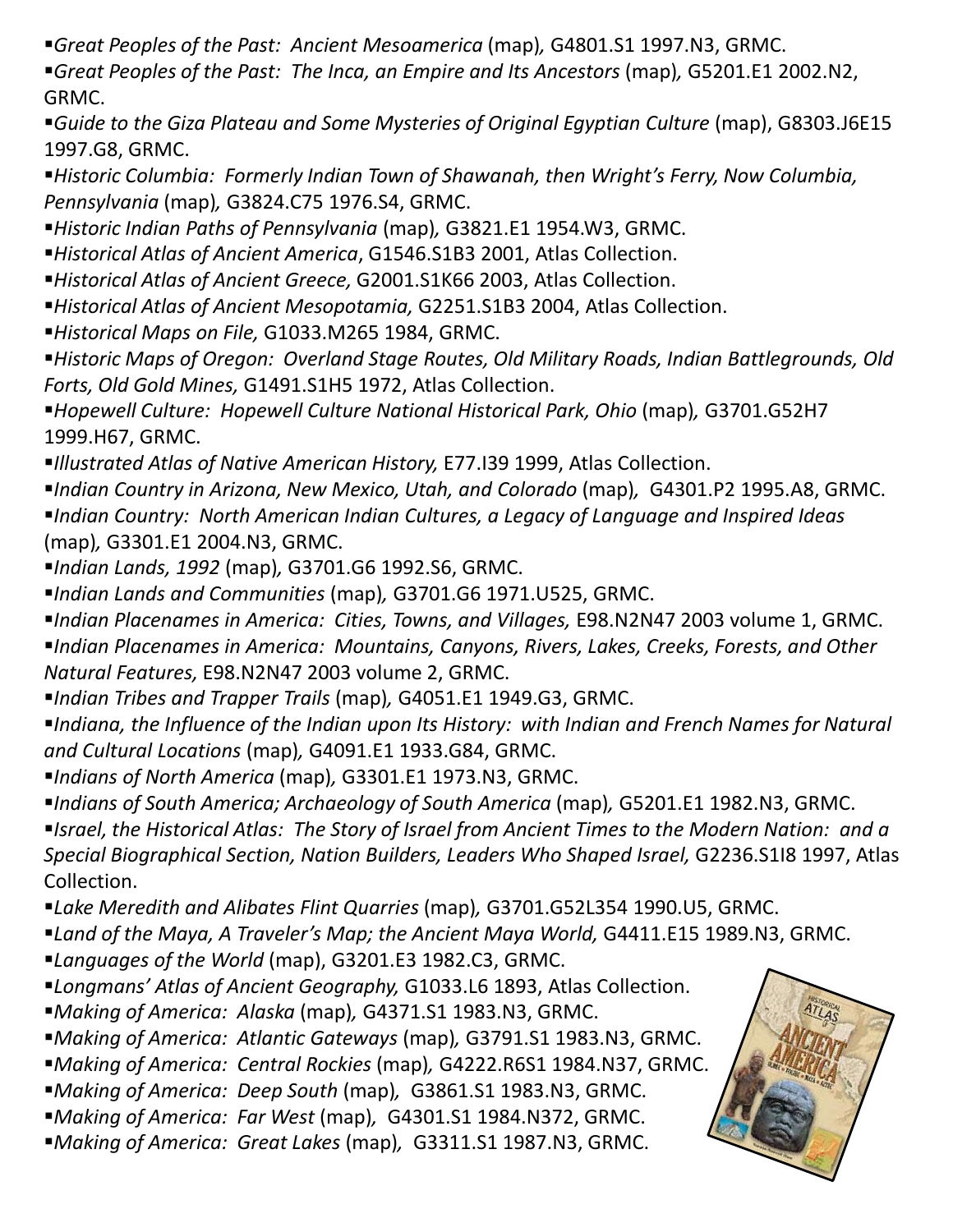- *Making of America: New England* (map)*,* G3721.S1 1987.N3, GRMC.
- *Making of America: Northern Approaches* (map)*,* G3721.S1 1985.N38, GRMC.
- *Making of America: Northern Plains* (map)*,* G4126.S1 1986.N3, GRMC.
- *Making of America: Ohio Valley* (map)*,* G3707.O5S1 1985.N38, GRMC.
- *Making of America: Pacific Northwest* (map)*,* G4241.S1 1986.N3, GRMC.
- *Making of America: Southwest* (map)*,* G4301.S1 1982.N31, GRMC.
- *Making of America: Texas* (map)*,* G4031.S1 1986.N3, GRMC.
- *Making of America: Tidewater and Environs* (map)*,* G3870.S1 1988.N3, GRMC.
- *Making of Canada: Atlantic Canada* (map)*,* G3411.S1 1993.N3, GRMC.
- *Making of Canada: British Columbia* (map)*,* G3511.S1 1992.N3, GRMC.
- *Making of Canada: Ontario* (map)*,* G3461.S1 1996.N3, GRMC.
- *Making of Canada: Prairie Provinces* (map)*,* G3471.S1 1994.N3, GRMC.
- *Making of Canada: Quebec* (map)*,* G3450 1991.N3, GRMC.
- Making of Canada: Yukon and Northwest Territories (map), G3521.S1 1997.N3, GRMC.
- *Map of 18th Century Indian Towns in Pennsylvania,* G3821.E15 1981.K45, GRMC.
- *Map of Klamath Indian Reservation, Oregon,* G4292.K6G6 1925.H6, GRMC.
- *Map of Menominee Indian Reservation, Wisconsin,* G4122.M394 1929.H3, GRMC.
- *Map of North American Indian Languages,* G3301.E3 1966.V6, GRMC.
- *Map of the Reservations at Fort Wayne, Indiana: Surveyed June 1803*, G4094.F7 1817.zx, GRMC.
- *Map of Warmsprings Indian Reservation, Oregon, 1929,* G4292.W327 1929.C68, GRMC.
- *Map of Yakima Indian Reservation, Washington, 1939,* G4282.Y28 1939.U5, GRMC.
- *Maps of Early Idaho: Old Gold Mines, Indian Battlegrounds, Old Military Roads, Old Forts,*
- *Overland Stage Routes, Early Towns,* G1481.S1 M3.1972, Atlas Collection.
- *Millennium in Maps: Cultures* (map), G3201.E3 1999.N3, GRMC.
- *Mounds State Park* (map), G4092.M7E63 1979.zx1 and zx2, GRMC.
- *National Atlas: Indian Tribes, Cultures, and Languages* (map)*,* G3701.E1 1967.S7, GRMC.
- *Navajo Atlas: Environments, Resources, People, and History of the Dine Bikeyah, G1497.N3G6* 1982, Atlas Collection.
- *Navajoland, U.S.A .* (map), G4302.N3E635 1960.B56, GRMC.